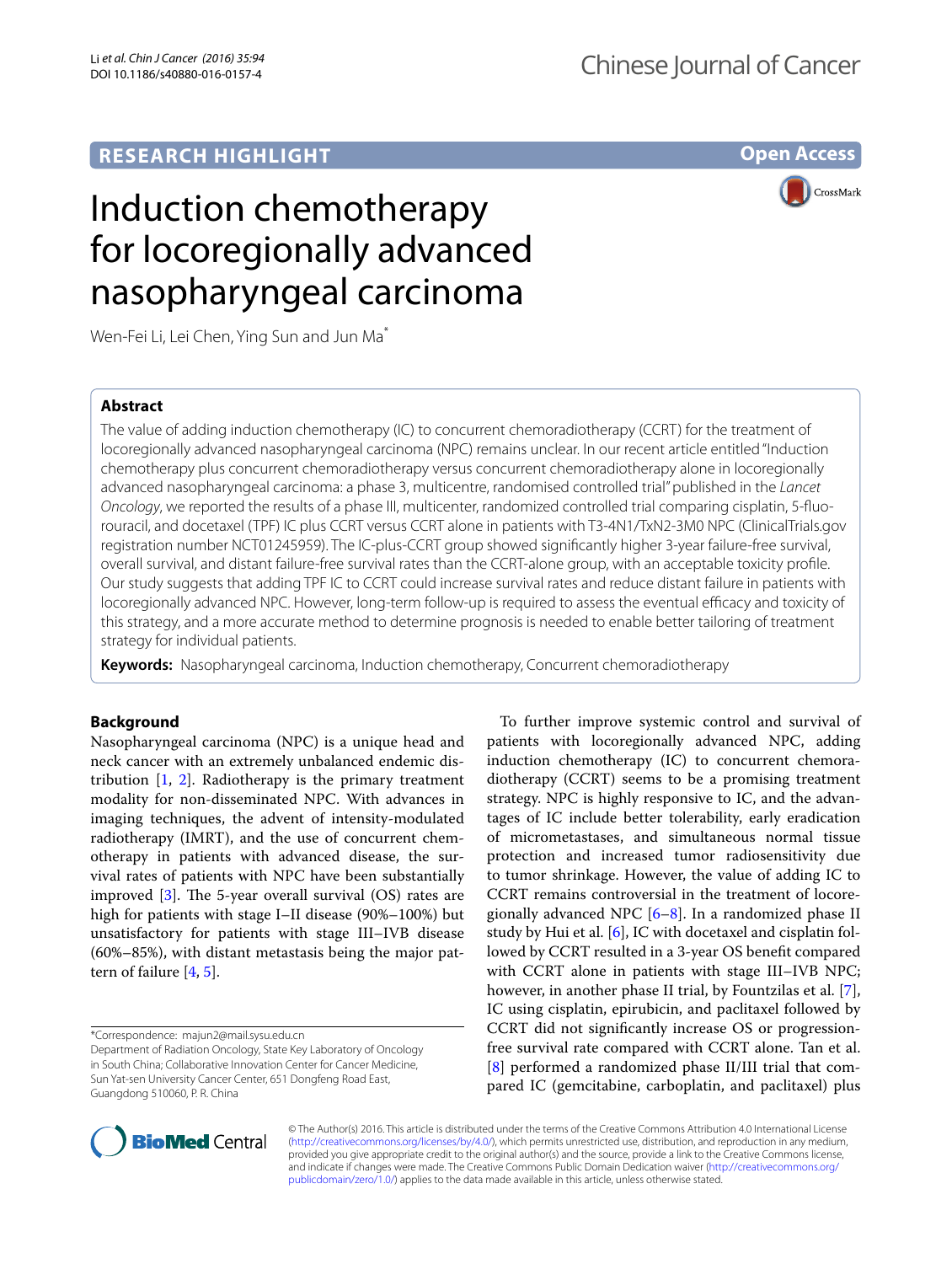CCRT with CCRT alone in patients with stage III-IVB NPC and observed no significant survival differences between the two groups. Different trial designs and study populations make direct comparisons of these studies difficult. In three Bayesian network meta-analyses, IC plus CCRT did not significantly increase OS compared with CCRT alone  $[9-11]$  $[9-11]$  but showed a significant benefit for distant control  $[10, 11]$  $[10, 11]$  $[10, 11]$  $[10, 11]$ . The efficacy of IC followed by CCRT in locoregionally advanced NPC still lacks solid evidence from large-scale randomized controlled trials.

### **Main text**

In our recent article entitled "Induction chemotherapy plus concurrent chemoradiotherapy versus concurrent chemoradiotherapy alone in locoregionally advanced nasopharyngeal carcinoma: a phase 3, multicentre, randomised controlled trial" published in the *Lancet Oncology*, we reported the results of a phase III, multicenter, randomized controlled trial at 10 institutions in China, which compared cisplatin, 5-fluorouracil, and docetaxel (TPF) IC plus CCRT vs CCRT alone in the treatment of locoregionally advanced NPC (ClinicalTrials.gov registration number NCT01245959) [\[12](#page-2-11)]. In this study, 480 NPC patients with stage III–IVB (except T3–4N0; according to the 7th version of staging system of Union for International Cancer Control and American Joint Committee on Cancer) disease were randomly assigned to receive IC plus CCRT  $(n = 241)$  or CCRT alone  $(n = 239)$ . Both groups received 100 mg/m<sup>2</sup> cisplatin every 3 weeks for three cycles concurrently with IMRT. The IC-plus-CCRT group received docetaxel (60 mg/  $\rm m^2$  on d1), cisplatin (60 mg/m $^2$  on d1), and 5-fluorouracil (600 mg/m<sup>2</sup> per day on d1–5, 120-h infusion) every 3 weeks for three cycles before CCRT. The primary endpoint was failure-free survival rate. After a median follow-up of 45 months, the IC-plus-CCRT group showed a significantly higher 3-year failure-free survival rate (80 vs. 72%; hazard ratio  $[HR] = 0.68, 95%$  confidence interval [CI]:  $0.48-0.97$ ;  $P = 0.034$ ), OS rate (92 vs. 86%;  $HR = 0.59, 95\% \text{ CI: } 0.36 - 0.95; P = 0.029$ , and distant failure-free survival rate (90 vs. 83%; HR =  $0.59$ , 95% CI: 0.37–0.96;  $P = 0.031$ ) than the CCRT-alone group. No significant difference was observed in 3-year locoregional failure-free survival rates between the two groups (92 vs. 89%,  $P = 0.117$ ). During the entire treatment course, the IC-plus-CCRT group had significantly higher occurrence rate of grade 3 or 4 adverse events than the CCRT-alone group (73 vs.  $54\%$ ,  $P < 0.001$ ), but the adverse events were generally uncomplicated and manageable. We theorized that the effective TPF induction regimen, adequately powered sample size, and inclusion of patients with high-risk T3-4N1/TxN2-3M0 disease may have contributed to the positive results.

Our study showed that adding TPF IC to CCRT could significantly increase failure-free survival, OS, and distant failure-free survival rates in patients with locoregionally advanced NPC. Several randomized trials (such as NCT00201396, NCT00705627, and NCT01872962) are also evaluating the therapeutic benefits of adding different induction regimens to CCRT; we await confirmation of the value of this strategy. Moreover, our study showed that patients with T3-4N1/TxN2-3M0 NPC could benefit from TPF IC; however, exploratory analysis for covariate interaction (e.g., N1 vs. N2-3) of the treatment effect did not find any significant interaction, indicating that the effect of IC did not vary among the subgroups of patients with NPC  $[12]$  $[12]$ . Therefore, additional meta-analyses combining more relevant trials are needed to determine whether certain subgroups of patients with NPC could benefit more from additional IC. In the study by Chua et al. [[13\]](#page-2-12), patients with detectable pre-treatment Epstein-Barr virus (EBV) DNA levels appeared to benefit from IC, which indicates that the pre-treatment EBV DNA level potentially has a role as a predictive marker for IC in stratifying patients with locoregionally advanced NPC.

Our study showed that IC plus CCRT was better than CCRT alone in the treatment of patients with locoregionally advanced NPC; however, whether the induction-concurrent strategy is better than the concurrent-adjuvant sequence remains unclear. In the phase III trial NPC-0501, Lee et al. [[14\]](#page-2-13) evaluated the potential therapeutic benefit of changing from a concurrent-adjuvant chemotherapy sequence to an induction-concurrent chemotherapy sequence. Unadjusted comparisons of induction sequences versus adjuvant sequences did not reach statistical significance, but adjusted comparisons indicated favorable improvements by induction sequence [[14\]](#page-2-13). In addition, whether an induction-concurrent sequence is sufficient for patients at high risk of distant failure still needs further evaluation. In our study, 14% of patients with N2-3 disease in the TPF IC-plus-CCRT group still experienced distant metastasis. Wang et al. [\[15](#page-2-14)] showed that NPC patients with persistently detectable plasma EBV DNA after curative radiotherapy have a higher rate of treatment failure and short survival, and administration of adjuvant chemotherapy in these patients could significantly reduce distant failure, suggesting that individualized treatment based on EBV DNA is important to further improve the survival of patients at high risk of distant failure.

Some issues still need to be addressed regarding the use of IC in the treatment of NPC. First, it remains uncertain whether TPF is the best regimen to be recommended. Recently, Zhang et al. [[16\]](#page-2-15) showed that, in patients with recurrent or metastatic NPC, gemcitabine plus cisplatin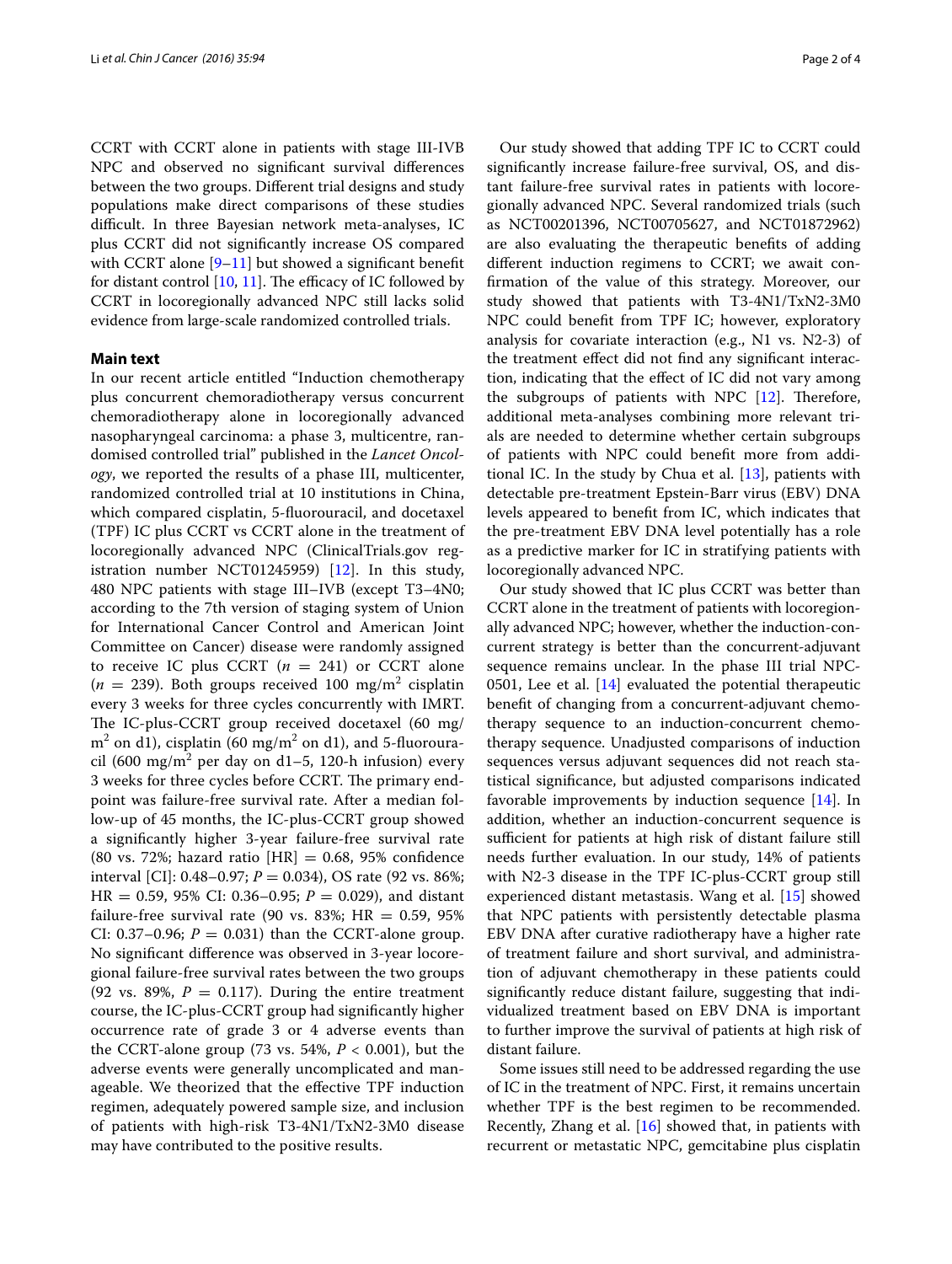(GP) significantly extended progression-free survival and OS compared with 5-fluorouracil plus cisplatin. GP is also an effective and promising regimen for NPC; thus, we conducted another phase III, randomized trial comparing GP IC plus CCRT versus CCRT alone in patients with locoregionally advanced NPC (NCT01872962), and the currently observed benefit of TPF IC might also be achieved by using GP IC. Second, the prognostic value of tumor response to IC needs further evaluation. In our study, 9% of patients had stable disease after three cycles of TPF IC. Liu et al. [\[17](#page-3-0)] found that an unsatisfactory tumor response (stable disease or disease progression) or detectable EBV DNA levels after IC were predictors of poor prognosis for patients with locoregionally advanced NPC. In a prospective study of children and young adults with NPC, the radiation dose during CCRT was decreased to 54 Gy in patients who achieved complete remission and 59.4 Gy in those who achieved partial remission after three cycles of IC; after a median followup of 30 months, none of these patients experienced locoregional recurrence [\[18](#page-3-1)]. These findings warrant further risk stratification and early treatment modification after IC in patients with locoregionally advanced NPC.

### **Conclusions**

The results of our recent phase III trial showed that, for the treatment of locoregionally advanced NPC, the addition of TPF IC to CCRT significantly increased failure-free survival, OS, and distant failure-free survival rates. We recommend TPF IC followed by CCRT for the treatment of patients with locoregionally advanced NPC. However, long-term follow-up is required to assess the eventual efficacy and toxicity of this strategy, and a more accurate method to determine prognosis is needed to enable better tailoring of treatment strategy for individual patients.

#### **Authors' contributions**

W-FL and LC contributed to literature research, interpretation of findings, and writing of the manuscript. YS and JM contributed to critical review of the manuscript. All authors read and approved the final manuscript.

#### **Competing interests**

The authors declare that they have no competing interests.

Received: 7 October 2016 Accepted: 31 October 2016 Published online: 15 November 2016

#### **References**

- <span id="page-2-0"></span>1. Torre LA, Bray F, Siegel RL, Ferlay J, Lortet-Tieulent J, Jemal A. Global cancer statistics, 2012. CA Cancer J Clin. 2015;65(2):87–108. doi:[10.3322/](http://dx.doi.org/10.3322/caac.21262) [caac.21262.](http://dx.doi.org/10.3322/caac.21262)
- <span id="page-2-1"></span>2. Zhang LF, Li YH, Xie SH, Ling W, Chen SH, Liu Q, et al. Incidence trend of nasopharyngeal carcinoma from 1987 to 2011 in Sihui County, Guangdong Province, South China: an age-period-cohort analysis.
- <span id="page-2-2"></span>3. Zhang B, Mo Z, Du W, Wang Y, Liu L, Wei Y. Intensity-modulated radiation therapy versus 2D-RT or 3D-CRT for the treatment of nasopharyngeal carcinoma: a systematic review and meta-analysis. Oral Oncol. 2015;51(11):1041–6. doi[:10.1016/j.oraloncology.2015.08.0](http://dx.doi.org/10.1016/j.oraloncology.2015.08.005S1368-8375(15)00295-X) [05S1368-8375\(15\)00295-X.](http://dx.doi.org/10.1016/j.oraloncology.2015.08.005S1368-8375(15)00295-X)
- <span id="page-2-3"></span>4. Lee AW, Ng WT, Chan LK, Chan OS, Hung WM, Chan CC, et al. The strength/weakness of the AJCC/UICC staging system (7th edition) for nasopharyngeal cancer and suggestions for future improvement. Oral Oncol. 2012;48(10):1007–13. doi[:10.1016/j.oraloncology.2012.03.022.](http://dx.doi.org/10.1016/j.oraloncology.2012.03.022)
- <span id="page-2-4"></span>5. Chen L, Mao YP, Xie FY, Liu LZ, Sun Y, Tian L, et al. The seventh edition of the UICC/AJCC staging system for nasopharyngeal carcinoma is prognostically useful for patients treated with intensity-modulated radiotherapy from an endemic area in China. Radiother Oncol. 2012;104(3):331–7. doi:[10.1016/j.radonc.2011.10.009](http://dx.doi.org/10.1016/j.radonc.2011.10.009).
- <span id="page-2-5"></span>6. Hui EP, Ma BB, Leung SF, King AD, Mo F, Kam MK, et al. Randomized phase II trial of concurrent cisplatin-radiotherapy with or without neoadjuvant docetaxel and cisplatin in advanced nasopharyngeal carcinoma. J Clin Oncol. 2009;27(2):242–9. doi[:10.1200/JCO.2008.18.1545](http://dx.doi.org/10.1200/JCO.2008.18.1545).
- <span id="page-2-7"></span>7. Fountzilas G, Ciuleanu E, Bobos M, Kalogera-Fountzila A, Eleftheraki AG, Karayannopoulou G, et al. Induction chemotherapy followed by concomitant radiotherapy and weekly cisplatin versus the same concomitant chemoradiotherapy in patients with nasopharyngeal carcinoma: a randomized phase II study conducted by the Hellenic Cooperative Oncology Group (HeCOG) with biomarker evaluation. Ann Oncol. 2012;23(2):427– 35. doi:[10.1093/annonc/mdr116mdr116](http://dx.doi.org/10.1093/annonc/mdr116mdr116).
- <span id="page-2-6"></span>8. Tan T, Lim WT, Fong KW, Cheah SL, Soong YL, Ang MK, et al. Concurrent chemo-radiation with or without induction gemcitabine, carboplatin, and paclitaxel: a randomized, phase 2/3 trial in locally advanced nasopharyngeal carcinoma. Int J Radiat Oncol Biol Phys. 2015;91(5):952–60.
- <span id="page-2-8"></span>9. Yan M, Kumachev A, Siu LL, Chan KK. Chemoradiotherapy regimens for locoregionally advanced nasopharyngeal carcinoma: a Bayesian network meta-analysis. Eur J Cancer. 2015;51(12):1570–9. doi[:10.1016/j.ejca.2015.0](http://dx.doi.org/10.1016/j.ejca.2015.04.027S0959-8049(15)00389-5) [4.027S0959-8049\(15\)00389-5](http://dx.doi.org/10.1016/j.ejca.2015.04.027S0959-8049(15)00389-5).
- <span id="page-2-10"></span>10. Chen YP, Guo R, Liu N, Liu X, Mao YP, Tang LL, et al. Efficacy of the additional neoadjuvant chemotherapy to concurrent chemoradiotherapy for patients with locoregionally advanced nasopharyngeal carcinoma: a Bayesian network meta-analysis of randomized controlled trials. J Cancer. 2015;6(9):883–92. doi[:10.7150/jca.11814jcav06p0883.](http://dx.doi.org/10.7150/jca.11814jcav06p0883)
- <span id="page-2-9"></span>11. Yu H, Gu D, He X, Gao X, Bian X. The role of induction and adjuvant chemotherapy in combination with concurrent chemoradiotherapy for nasopharyngeal cancer: a Bayesian network meta-analysis of pub‑ lished randomized controlled trials. Onco Targets Ther. 2016;9:159–70. doi:[10.2147/OTT.S96983ott-9-159](http://dx.doi.org/10.2147/OTT.S96983ott-9-159).
- <span id="page-2-11"></span>12. Sun Y, Li WF, Chen NY, Zhang N, Hu GQ, Xie FY, et al. Induction chemotherapy plus concurrent chemoradiotherapy versus concurrent chemoradiotherapy alone in locoregionally advanced nasopharyngeal carcinoma: a phase 3, multicentre, randomised controlled trial. Lancet Oncol. 2016. doi:[10.1016/S1470-2045\(16\)30410-7](http://dx.doi.org/10.1016/S1470-2045(16)30410-7).
- <span id="page-2-12"></span>13. Chua M, Sze OW, Wee J, Soong Y, Lim D, Tan T. Plasma EBV DNA as a predictive biomarker in patients with endemic nasopharyngeal carcinoma treated with induction chemotherapy and concurrent chemoradiation therapy. Int J Radiat Oncol Biol Phys. 2014;90(1):S120–1.
- <span id="page-2-13"></span>14. Lee AW, Ngan RK, Tung SY, Cheng A, Kwong DL, Lu TX, et al. Preliminary results of trial NPC-0501 evaluating the therapeutic gain by changing from concurrent-adjuvant to induction-concurrent chemoradiotherapy, changing from fluorouracil to capecitabine, and changing from conventional to accelerated radiotherapy fractionation in patients with locoregionally advanced nasopharyngeal carcinoma. Cancer. 2014;121(8):1328– 38. doi:[10.1002/cncr.29208](http://dx.doi.org/10.1002/cncr.29208).
- <span id="page-2-14"></span>15. Wang WY, Lin TY, Twu CW, Tsou HH, Lin PJ, Liu YC, et al. Long-term clinical outcome in nasopharyngeal carcinoma patients with post-radiation persistently detectable plasma EBV DNA. Oncotarget. 2016. doi[:10.18632/](http://dx.doi.org/10.18632/oncotarget.93239323) [oncotarget.93239323.](http://dx.doi.org/10.18632/oncotarget.93239323)
- <span id="page-2-15"></span>16. Zhang L, Huang Y, Hong S, Yang Y, Yu G, Jia J, et al. Gemcitabine plus cisplatin versus fluorouracil plus cisplatin in recurrent or metastatic nasopharyngeal carcinoma: a multicentre, randomised, open-label, phase 3 trial. Lancet. 2016. doi:[10.1016/S0140-6736\(16\)31388-5.](http://dx.doi.org/10.1016/S0140-6736(16)31388-5)